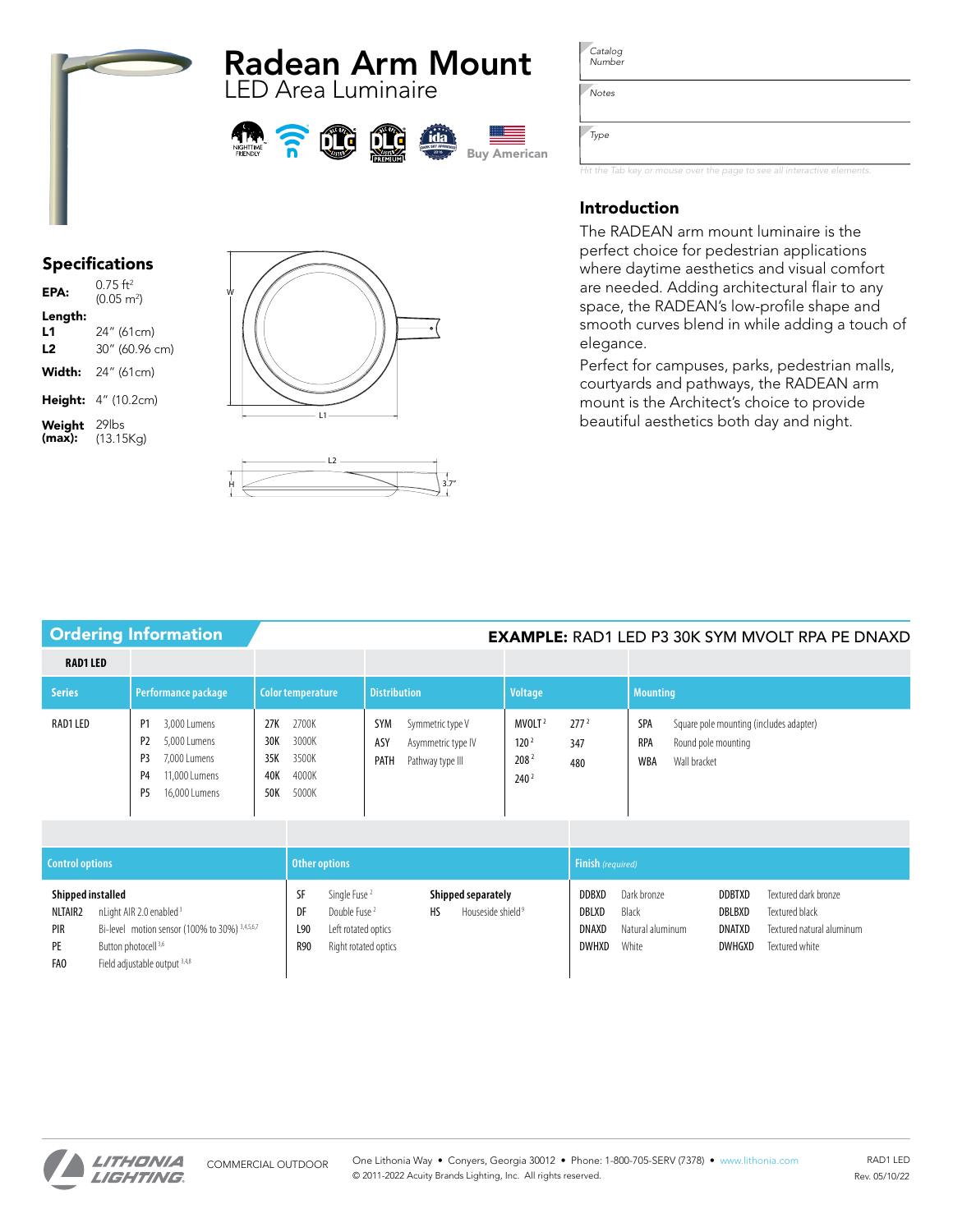### Accessories *Ordered and shipped separately.*

- RADHS Houseside shield (shield is white)
- RADCS Decorative clamshell base for 4" RSS pole (specify finish)
- RADFBC Full base cover for 4" RSS pole (specify finish)
- *For more control options, visit [DTL](https://www.acuitybrands.com/brands/lighting-controls/dtl) and [ROAM](https://www.acuitybrands.com/brands/lighting-controls/roam) online.*

### **NOTES**

- 1 2700K and 3500K may require extended lead-times.<br>2 MVOLT driver operates on any line voltage from 120
- 2 MVOLT driver operates on any line voltage from 120-277V (50/60 Hz). Single fuse (SF) requires 120, 277 or 347 voltage option. Double fuse (DF) requires 208, 240 or 480 voltage option.
- 3 NLTAIR2 not available with PIR, PE or FAO. Must link to external nLight Air network.
- 4 PIR will work with FAO, if adjustable dimming level is required. 5 PIR must specify 120V, 277V, 347V or 480V. Not available in MVOLT, 208V or 240V.
- 
- 6 PE and PIR are available together.<br>7 PIR for use only on luminaires mo
- PIR for use only on luminaires mounted under 15'.
- 8 Field adjustable high-end trim.<br>9 Also available as a separate acc
- 9 Also available as a separate accessory; see Accessories information. Shield is field rotatable in 45º increments.

# Mounting

| <b>Recommended Poles for use with RADEAN RAD1 LED Luminaires.</b> |                                                   |                        |                           |  |  |  |  |  |  |  |  |  |
|-------------------------------------------------------------------|---------------------------------------------------|------------------------|---------------------------|--|--|--|--|--|--|--|--|--|
| <b>Acuity Part Number</b>                                         | <b>Description</b>                                | <b>For luminaires:</b> | <b>Used with Mounting</b> |  |  |  |  |  |  |  |  |  |
| RSS 10 4B DM19RAD DDBXD                                           | 10' Round Straight Steel - Template #20 Drilling  | RAD1 LED               | RPA                       |  |  |  |  |  |  |  |  |  |
| RSS 12 4B DM19RAD DDBXD                                           | 12' Round Straight Steel - Template #20 Drilling  | RAD1 LED               | RPA                       |  |  |  |  |  |  |  |  |  |
| RSS 14 4B DM19RAD DDBXD                                           | 14' Round Straight Steel - Template #20 Drilling  | RAD1 LED               | RPA                       |  |  |  |  |  |  |  |  |  |
| RSS 16 4B DM19RAD DDBXD                                           | 16' Round Straight Steel - Template #20 Drilling  | RAD1 LED               | <b>RPA</b>                |  |  |  |  |  |  |  |  |  |
| RSS 18 4B DM19RAD DDBXD                                           | 18' Round Straight Steel - Template #20 Drilling  | RAD1 LED               | RPA                       |  |  |  |  |  |  |  |  |  |
| RSS 20 4B DM19RAD DDBXD                                           | 20' Round Straight Steel - Template #20 Drilling  | RAD1 LED               | RPA                       |  |  |  |  |  |  |  |  |  |
| RSS 25 4B DM19RAD DDBXD                                           | 25' Round Straight Steel - Template #20 Drilling  | RAD1 LED               | RPA                       |  |  |  |  |  |  |  |  |  |
|                                                                   |                                                   |                        |                           |  |  |  |  |  |  |  |  |  |
| SSS 10 4C DM19RAD DDBXD                                           | 10' Square Straight Steel - Template #20 Drilling | RAD1 LED               | SPA                       |  |  |  |  |  |  |  |  |  |
| SSS 12 4C DM19RAD DDBXD                                           | 12' Square Straight Steel -Template #20 Drilling  | RAD1 LED               | SPA                       |  |  |  |  |  |  |  |  |  |
| SSS 14 4C DM19RAD DDBXD                                           | 14' Square Straight Steel - Template #20 Drilling | RAD1 LED               | SPA                       |  |  |  |  |  |  |  |  |  |
| SSS 16 4C DM19RAD DDBXD                                           | 16' Square Straight Steel - Template #20 Drilling | RAD1 LED               | SPA                       |  |  |  |  |  |  |  |  |  |
| SSS 18 4C DM19RAD DDBXD                                           | 18' Square Straight Steel - Template #20 Drilling | RAD1 LED               | SPA                       |  |  |  |  |  |  |  |  |  |
| SSS 20 4C DM19RAD DDBXD                                           | 20' Square Straight Steel - Template #20 Drilling | RAD1 LED               | SPA                       |  |  |  |  |  |  |  |  |  |
| SSS 25 4C DM19RAD DDBXD                                           | 25' Square Straight Steel - Template #20 Drilling | RAD1 LED               | SPA                       |  |  |  |  |  |  |  |  |  |

\* Customer must verify pole loading per required design criteria and specified wind speed. Consult pole specification sheet for additional details.

## Drilling Template #20



### RAD1 has a unique drilling pattern. Specify this drilling pattern when specifying poles, per the table below.

| DM19RAD | Single unit          | DM29RAD        | 2 at 90 $^{\circ}$ 1.2 |
|---------|----------------------|----------------|------------------------|
| DM28RAD | 2 at $180^\circ$     | DM39RAD        | $3$ at 90 $^{\circ}$ * |
| DM49RAD | 4 at 90 $^{\circ}$ 1 | <b>DM32RAD</b> | $3$ at 120 $^{\circ}$  |

Example:SSA 20 4C **DM19RAD** DDBXD

*Visit Lithonia Lighting's [POLES CENTRAL](https://lithonia.acuitybrands.com/products/outdoor/poles) to see our wide selection of poles, accessories and educational tools.*

*1. Round pole top must be 4.25" O.D. minimum. 2. Square pole top must be 3.125" O.D. minimum.*

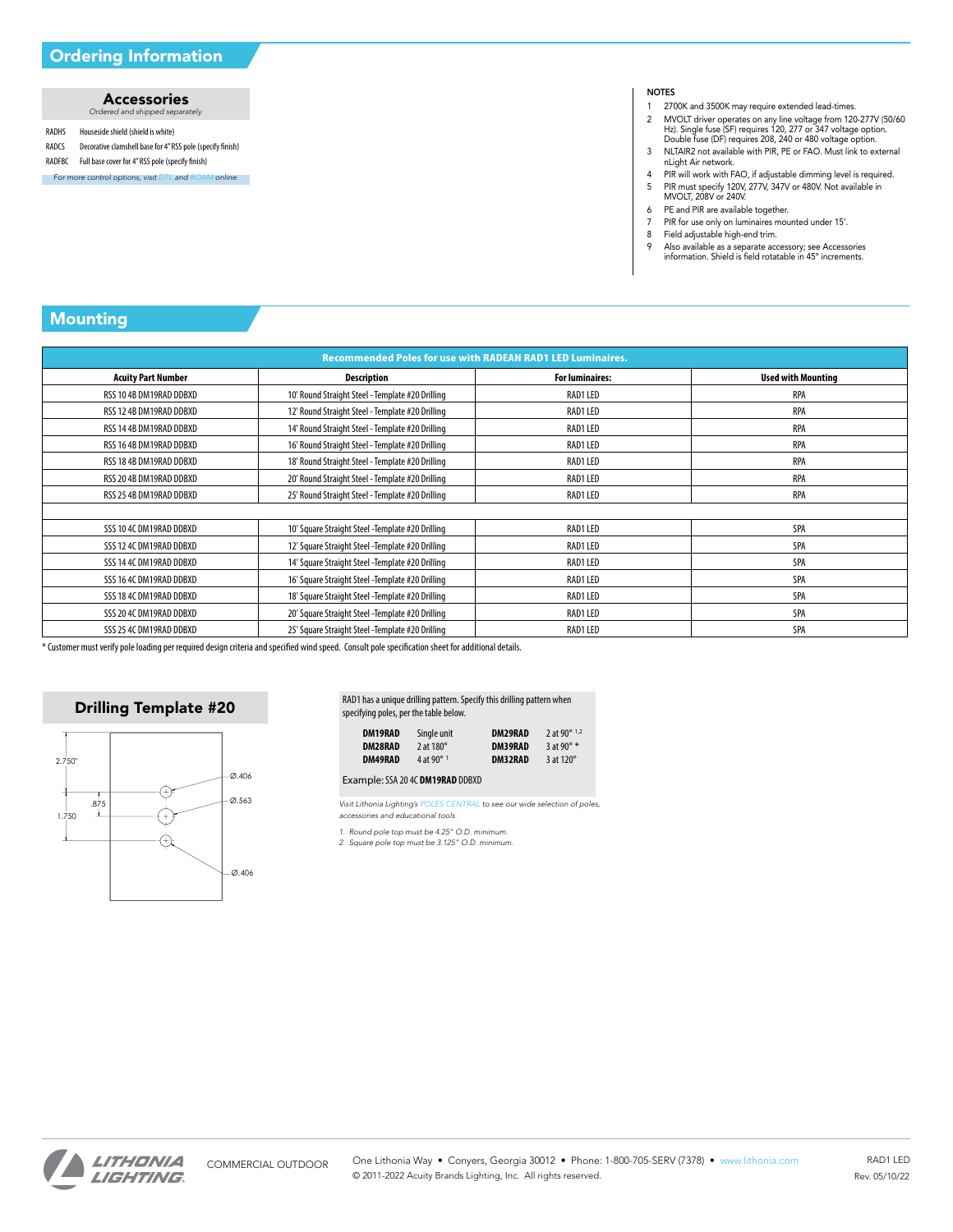### Lumen Output

Lumen values are from photometric tests performed in accordance with IESNA LM-79-08. Data is considered to be representative<br>of the configurations shown. Contact factory for performance data on any configurations not shown

| <b>Performance</b><br>Input<br><b>Distribution</b> |                |      |               |                | 2700K        |                |            |        | 3000K          |              |                | 3500K<br>4000K |        |                         |              |                |            | <b>5000K</b>  |                         |                  |                |            |        |                |              |                         |            |
|----------------------------------------------------|----------------|------|---------------|----------------|--------------|----------------|------------|--------|----------------|--------------|----------------|----------------|--------|-------------------------|--------------|----------------|------------|---------------|-------------------------|------------------|----------------|------------|--------|----------------|--------------|-------------------------|------------|
| Package                                            | <b>Wattage</b> |      | <b>Lumens</b> | B              | U)           | -6             | <b>LPW</b> | Lumens | B              | U.           | G              | <b>LPW</b>     | Lumens | B                       | U.           | G              | <b>LPW</b> | <b>Lumens</b> | B.                      | U                | G              | <b>LPW</b> | Lumens | B              | u            | $\mathsf{G}$            | <b>LPW</b> |
|                                                    |                | ASY  | 3,103         |                |              |                | 122        | 3,207  | $\overline{1}$ | 0            |                | 126            | 3,285  |                         | $\mathbf{0}$ |                | 129        | 3,362         |                         | $\mathbf{0}$     |                | 132        | 3,362  |                | $\mathbf{0}$ |                         | 132        |
| P <sub>1</sub>                                     | 25             | PATH | 2,695         |                |              | $\overline{2}$ | 106        | 2,785  | $\overline{2}$ | $\mathbf{0}$ | 2              | 110            | 2,853  | $\overline{2}$          | $\mathbf 0$  | 2              | 112        | 2,920         | $\overline{2}$          | $\boldsymbol{0}$ | $\overline{2}$ | 115        | 2,920  | 2              | $\mathbf{0}$ | $\overline{2}$          | 115        |
|                                                    |                | SYM  | 3,271         |                |              |                | 129        | 3,380  | $\overline{2}$ | 0            |                | 133            | 3,461  | $\overline{2}$          | $\mathbf{0}$ |                | 136        | 3,543         | $\overline{2}$          |                  |                | 139        | 3,543  | $\overline{2}$ | $\mathbf{0}$ |                         | 139        |
|                                                    |                | ASY  | 4,798         |                |              | $\overline{2}$ | 126        | 4,958  |                | $\mathbf{0}$ | 2              | 130            | 5,078  | $\overline{2}$          | $\mathbf{0}$ | 2              | 134        | 5,198         | $\overline{2}$          | $\mathbf{0}$     | 2              | 137        | 5,198  | $\overline{2}$ | $\mathbf{0}$ | $\overline{2}$          | 137        |
| P <sub>2</sub>                                     | 38             | PATH | 4,167         |                | 0            | $\overline{2}$ | 110        | 4,306  | $\overline{3}$ | $\mathbf{0}$ | $\overline{3}$ | 113            | 4,410  | $\overline{3}$          | $\mathbf{0}$ | 3              | 116        | 4,514         | $\mathbf{3}$            | $\mathbf{0}$     | $\overline{3}$ | 119        | 4,514  | 3              |              | $\overline{3}$          | 119        |
|                                                    |                | SYM  | 5,056         |                | $\mathbf{0}$ |                | 133        | 5,225  | $\overline{3}$ | $\mathbf{0}$ |                | 137            | 5,351  | $\overline{3}$          | $\mathbf{0}$ |                | 141        | 5,478         | $\overline{3}$          | $\mathbf{0}$     |                | 144        | 5,478  | 3              | $\mathbf{0}$ |                         | 144        |
|                                                    |                | ASY  | 6,779         |                |              | 2              | 126        | 7,005  | 2              | $\mathbf 0$  | 2              | 131            | 7,174  | $\overline{2}$          | $\mathbf 0$  | $\overline{2}$ | 134        | 7,344         | $\mathbf{2}$            | $\mathbf{0}$     | 2              | 137        | 7,344  | $\mathbf{2}$   |              | $\overline{2}$          | 137        |
| P <sub>3</sub>                                     | 54             | PATH | 5,887         | 3              |              | 3              | 110        | 6,084  | 3              | $\mathbf 0$  | 3              | 113            | 6,231  | $\overline{\mathbf{3}}$ | $\mathbf{0}$ | 3              | 116        | 6,378         | $\mathbf{3}$            | 0                | 3              | 119        | 6,378  | 3              |              | 3                       | 119        |
|                                                    |                | SYM  | 7,144         | 3              |              | $\overline{2}$ | 133        | 7,382  | $\overline{3}$ | $\mathbf 0$  | 2              | 138            | 7,561  | $\overline{\mathbf{3}}$ | $\mathbf{0}$ |                | 141        | 7,739         | 3                       | $\mathbf{0}$     | $\overline{2}$ | 144        | 7,739  | 3              |              | $\overline{2}$          | 144        |
|                                                    |                | ASY  | 10,773        | $\overline{3}$ | $\mathbf{0}$ | $\overline{3}$ | 126        | 11,132 | $\overline{3}$ | $\mathbf{0}$ | $\overline{3}$ | 130            | 11,401 | $\overline{3}$          | $\mathbf{0}$ | $\overline{3}$ | 133        | 11,671        | $\overline{\mathbf{3}}$ | $\mathbf{0}$     | $\overline{3}$ | 136        | 11,671 | 3              |              | $\overline{3}$          | 136        |
| <b>P4</b>                                          | 86             | PATH | 9,356         | $\overline{3}$ | $\mathbf{0}$ | $\overline{3}$ | 109        | 9,668  | $\overline{3}$ | $\mathbf{0}$ | $\overline{3}$ | 113            | 9,902  | $\overline{3}$          | $\mathbf{0}$ | $\overline{3}$ | 116        | 10,136        | $\overline{3}$          | $\mathbf{0}$     | $\overline{3}$ | 118        | 10,136 | 3              |              | $\overline{3}$          | 118        |
|                                                    |                | SYM  | 11,353        | 3              | $\mathbf{0}$ | $\overline{2}$ | 133        | 11,731 | $\overline{3}$ | $\mathbf{0}$ | $\overline{2}$ | 137            | 12,015 | $\overline{3}$          | $\mathbf{0}$ | $\overline{2}$ | 140        | 12,299        | $\overline{3}$          | $\mathbf{0}$     | $\overline{2}$ | 144        | 12,299 | $\overline{3}$ |              | $\overline{2}$          | 144        |
| P <sub>5</sub><br>122                              |                | ASY  | 15,001        | 3              | $\mathbf{0}$ | 3              | 123        | 15,501 | 3              | $\mathbf 0$  | 3              | 127            | 15,876 | 3                       | $\mathbf{0}$ | $\overline{3}$ | 130        | 16,251        | $\overline{3}$          | $\mathbf 0$      | 3              | 133        | 16,251 | 3              |              | $\overline{\mathbf{3}}$ | 133        |
|                                                    |                | PATH | 13,028        |                | $\mathbf 0$  |                | 107        | 13,462 | 4              | $\mathbf{0}$ | 4              | 110            | 13,788 | 4                       | $\mathbf 0$  | 4              | 113        | 14,114        | 4                       | $\boldsymbol{0}$ | 4              | 116        | 14,114 | 4              | 0            | $\overline{4}$          | 116        |
|                                                    |                | SYM  | 15,808        |                |              | 3              | 130        | 16,335 | $\overline{4}$ | 0            | 3              | 134            | 16,731 | $\overline{4}$          | $\mathbf{0}$ | 3              | 137        | 17,126        | 4                       | $\boldsymbol{0}$ | 3              | 140        | 17,126 | 4              | $\mathbf{0}$ | $\overline{3}$          | 140        |

## Lumen Ambient Temperature (LAT) Multipliers Projected LED Lumen Maintenance

Use these factors to determine relative lumen output for average ambient temperatures from 0-40°C (32-104°F).

| <b>Ambient</b> | <b>LAT Factor</b> |      |
|----------------|-------------------|------|
| 0°C            | $32^{\circ}F$     | 1.06 |
| 5°C            | $41^{\circ}F$     | 1.05 |
| $10^{\circ}$ C | $50^{\circ}$ F    | 1.04 |
| $15^{\circ}$ C | 59°F              | 1.02 |
| $20^{\circ}$ C | 68°F              | 1.01 |
| $25^{\circ}$ C | $77^{\circ}$ F    | 1.00 |
| 30°C           | 86°F              | 0.99 |
| 35°C           | 95°F              | 0.98 |
| $40^{\circ}$ C | 104°F             | 0.96 |

Data references the extrapolated performance projections for the **RAD1 LED P5** platform<br>in a **25°C ambient,** based on 10,000 hours of LED testing (tested per IESNA LM-80-08 and<br>projected per IESNA TM-21-11).

To calculate LLF, use the lumen maintenance factor that corresponds to the desired number of operating hours below. For other lumen maintenance values, contact factory.

| <b>Projected LED Lumen Maintenance</b> |      |        |        |         |  |  |  |  |  |  |  |  |
|----------------------------------------|------|--------|--------|---------|--|--|--|--|--|--|--|--|
|                                        |      | 25,000 | 50,000 | 100,000 |  |  |  |  |  |  |  |  |
| P1                                     | 1.00 | 0.96   | 0.91   | 0.82    |  |  |  |  |  |  |  |  |
| P <sub>2</sub>                         | 1.00 | 0.96   | 0.91   | 0.82    |  |  |  |  |  |  |  |  |
| P3                                     | 1.00 | 0.96   | 0.91   | 0.82    |  |  |  |  |  |  |  |  |
| P4                                     | 1.00 | 0.96   | 0.91   | 0.82    |  |  |  |  |  |  |  |  |
| P5                                     | 1.00 | 0.95   | 0.89   | 0.78    |  |  |  |  |  |  |  |  |

# Electrical Load

| Electrical Load        |                                    |                |                     | Current (A)          |                     |      |      |      |      |      |     |  |  |
|------------------------|------------------------------------|----------------|---------------------|----------------------|---------------------|------|------|------|------|------|-----|--|--|
| Lumen<br>Package       | <b>LED Drive</b><br><b>Current</b> | <b>Voltage</b> | <b>Wattage</b>      |                      | 120                 | 208  | 240  | 277  | 347  | 480  |     |  |  |
| <b>P1</b>              | 500                                | 42.8           | 21.4                | <b>Input Current</b> | 0.22                | 0.13 | 0.11 | 0.1  | 0.08 | 0.06 |     |  |  |
|                        |                                    |                | <b>System Watts</b> | 26                   | 26                  | 26   | 27   | 25   | 26   |      |     |  |  |
| P <sub>2</sub>         | 770                                | 43             | 33.1                | Input Current        | 0.33                | 0.19 | 0.16 | 0.14 | 0.11 | 0.08 |     |  |  |
|                        |                                    |                | <b>System Watts</b> | 39                   | 39                  | 39   | 39   | 38   | 38   |      |     |  |  |
|                        |                                    |                |                     | <b>Input Current</b> | 0.46                | 0.26 | 0.23 | 0.2  | 0.16 | 0.12 |     |  |  |
| P <sub>3</sub>         | 1100                               | 43.2           | 47.5                | <b>System Watts</b>  | 55                  | 54   | 54   | 54   | 54   | 54   |     |  |  |
|                        |                                    |                |                     | <b>Input Current</b> | 0.73                | 0.42 | 0.36 | 0.32 | 0.25 | 0.18 |     |  |  |
| <b>P4</b><br>900       |                                    | 87.3           | 78.6                | <b>System Watts</b>  | 87                  | 86   | 86   | 86   | 86   | 86   |     |  |  |
|                        |                                    |                |                     | <b>Input Current</b> |                     | 0.58 | 0.5  | 0.44 | 0.35 | 0.25 |     |  |  |
| P <sub>5</sub><br>1250 |                                    |                | 88.2                | 110.2                | <b>System Watts</b> | 120  | 119  | 119  | 119  | 120  | 120 |  |  |